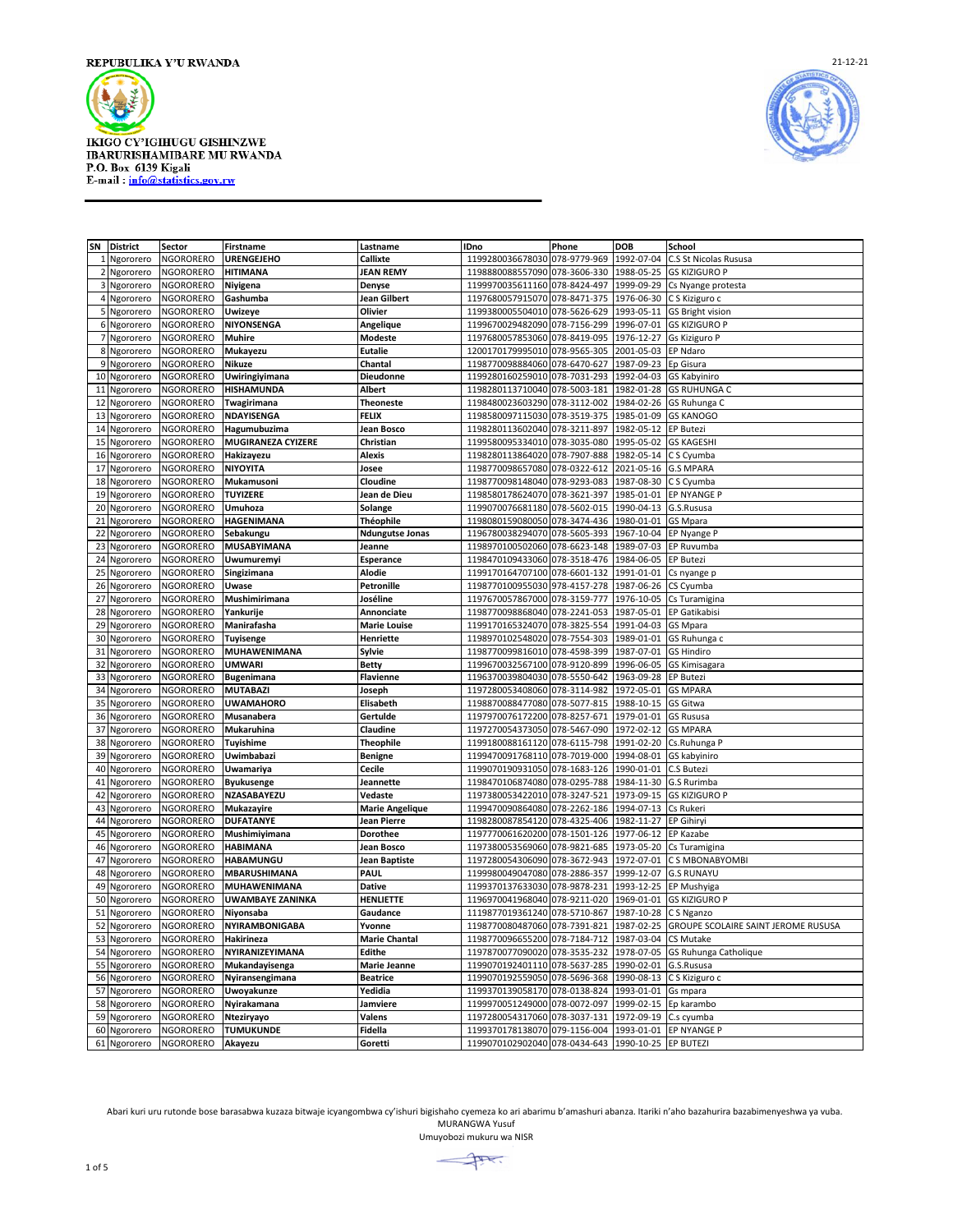



| 62  | Ngororero     | <b>NGORORERO</b> | <b>BYUKUSENGE</b>         | <b>Jean Baptiste</b>      | 1199280132839080              | 078-6151-021 | 1992-02-24 | GROUPE SCOLAIRE SAINT JEROME RUSUSA                            |
|-----|---------------|------------------|---------------------------|---------------------------|-------------------------------|--------------|------------|----------------------------------------------------------------|
| 63  | Ngororero     | <b>NGORORERO</b> | NIYIKIZA                  | Pierre                    | 1199680076581070 078-9745-662 |              | 1996-03-12 | <b>G s RUBOKO</b>                                              |
| 64  | Ngororero     | NGORORERO        | <b>MUKANTWALI</b>         | Vestine                   | 1197970075910030              | 078-1116-755 | 1979-01-01 | <b>EP BUTEZI</b>                                               |
| 65  | Ngororero     | NGORORERO        | <b>Mukamuhire</b>         | Diane                     | 1199070102826070 078-7583-105 |              | 1990-02-12 | <b>GS Gitwa</b>                                                |
| 66  | Ngororero     | NGORORERO        | Uwimana                   | Vestine                   | 1198770093487020 078-3147-620 |              | 1987-01-01 | Gs mugega                                                      |
| 67  | Ngororero     | <b>NGORORERO</b> | Uwamahoro                 | Olive                     | 1197770061751050              | 078-5548-059 | 1977-01-05 | <b>GS Rususa</b>                                               |
| 68  | Ngororero     | NGORORERO        | <b>KAYOBOTSI</b>          | Jean Paul                 | 1198780190349070 078-8930-852 |              | 1987-07-25 | <b>GS RUSUSA</b>                                               |
|     |               |                  |                           |                           |                               |              |            |                                                                |
| 69  | Ngororero     | NGORORERO        | <b>ISINGIZWE</b>          | <b>Belise</b>             | 1200270109885100              | 078-1111-699 | 2002-09-01 | EP KARUNDA                                                     |
|     | 70 Ngororero  | NGORORERO        | Dukuzumuremyi             | Diogene                   | 1199780043594070              | 078-5721-795 | 1997-07-26 | CS Gataba                                                      |
| 71  | Ngororero     | NGORORERO        | Uwurukundo                | Josiane                   | 1199370173390120 078-2733-578 |              | 1993-08-01 | CS Karunda                                                     |
| 72  | Ngororero     | NGORORERO        | Mukakarangwa              | <b>Claudine</b>           | 1198570056387050              | 078-8584-895 | 1985-05-15 | GS Ruhunga C                                                   |
| 73  | Ngororero     | NGORORERO        | Nisingizwe                | Constantine               | 1199070101030040              | 078-7276-771 | 1990-01-01 | Cs.Ruhunga P                                                   |
| 74  | Ngororero     | NGORORERO        | MUKESHIMANA               | Angelique                 | 1199470098192070              | 078-7411-313 | 1994-09-26 | <b>GS Mpara</b>                                                |
| 75  | Ngororero     | NGORORERO        | Uwizeyimana               | Eugenie                   | 1199070102967000 078-6009-659 |              | 1990-01-05 | Cs.Ruhunga P                                                   |
| 76  | Ngororero     | NGORORERO        | Nduwayezu Umurungi        | <b>Beatrice</b>           | 1197770061704160              | 078-2096-199 | 1977-12-28 | Cs Nyange protesta                                             |
| 77  | Ngororero     | <b>NGORORERO</b> | <b>Uyiringiye</b>         | Phoibe                    | 1197970076728030              | 078-2465-931 | 1979-05-02 | Gs Ruhunga C                                                   |
| 78  | Ngororero     | <b>NGORORERO</b> | Dusabeyezu                | <b>Donathille</b>         | 1198770087979020              | 078-8608-905 | 1987-01-01 | <b>GS Rususa</b>                                               |
| 79  |               | <b>NGORORERO</b> | Uwizeyimana               | <b>Marie Chantal</b>      | 1199070102825090              | 078-0950-421 | 1990-10-15 | EP MWUMBA A                                                    |
|     | Ngororero     |                  |                           |                           |                               |              |            |                                                                |
| 80  | Ngororero     | NGORORERO        | <b>Uwingabiye</b>         | Josephine                 | 1197070050529060 078-2466-200 |              | 1970-01-01 | EP Nganzo                                                      |
| 81  | Ngororero     | NGORORERO        | <b>MUKANEZA</b>           | Pascasie                  | 1197070050538060              | 078-5605-272 | 1970-04-01 | <b>NYANGE P</b>                                                |
| 82  | Ngororero     | NGORORERO        | <b>MUSHUMBA</b>           | Edouard                   | 1198580104604100 078-5062-753 |              | 1985-08-12 | CS Nganzo P                                                    |
| 83  | Ngororero     | NGORORERO        | Mukamugisha               | Marie solange             | 1199970049033130 078-0063-706 |              | 1999-11-10 | Ep karunda                                                     |
| 84  | Ngororero     | <b>NGORORERO</b> | Ngizwenimana              | <b>Jean Marie Vianney</b> | 1198580101188040              | 078-2164-482 | 1985-05-07 | <b>GS Mpara</b>                                                |
| 85  | Ngororero     | NGORORERO        | <b>HABIMANA</b>           | Eustache                  | 1197480056037040 078-9295-406 |              | 1974-02-05 | EP KIZIGURO CATHOLIQUE                                         |
| 86  | Ngororero     | NGORORERO        | <b>Tuyizere</b>           | <b>Mariane</b>            | 1199470085446170              | 078-7427-291 | 1994-01-01 | S C Kiziguro C                                                 |
| 87  | Ngororero     | <b>NGORORERO</b> | Hakizimana                | Fiston                    | 1199780063226040              | 078-4368-814 | 1997-01-01 | <b>G.S MUNINI</b>                                              |
| 88  | Ngororero     | NGORORERO        | Niyonteze                 | <b>Marie Solange</b>      | 1198770096765010              | 078-6068-053 | 1987-04-20 | <b>GS Rususa</b>                                               |
| 89  | Ngororero     | NGORORERO        | Nyiransengimana           | <b>Marianne</b>           | 1197770021401080              | 078-1687-030 | 1977-01-01 | <b>GS MPARA</b>                                                |
| 90  | Ngororero     | NGORORERO        | <b>NTIBARIKURE</b>        | Alexandre                 | 1198080094548060              | 078-5605-378 | 1980-06-12 | EP Mushyiga                                                    |
| 91  | Ngororero     | NGORORERO        | Ikishaka                  | Claudine                  | 1199970191937020              | 078-0042-789 | 1999-08-28 | <b>GS KIZIGURO P</b>                                           |
| 92  | Ngororero     | <b>NGORORERO</b> | Majyambere                | Silas                     | 1198080094483090              | 078-3250-545 | 1980-06-05 | <b>EP NGANZC</b>                                               |
| 93  | Ngororero     | NGORORERO        | Uwimbabazi                | Sylvie                    | 1199970048109000              | 078-4512-427 | 1999-07-11 | <b>GS Mahembe</b>                                              |
| 94  | Ngororero     | <b>NGORORERO</b> | <b>KAMALI</b>             | Pascal                    | 1196280044517050              | 078-3238-860 | 1962-11-13 | <b>EP KAZABE</b>                                               |
| 95  | Ngororero     | <b>NGORORERO</b> | NZARAMYIMANA              | Emmanuel                  | 1197580016396080              | 078-5477-829 | 1975-01-01 | <b>G S RURIMBA</b>                                             |
| 96  | Ngororero     | NGORORERO        | Tuyishime                 | Herman                    | 1199280093729220              | 078-2605-055 | 1992-04-24 | <b>GS KIBANDA</b>                                              |
| 97  |               | <b>NGORORERO</b> | NTIRENGANYA               | <b>THEOPHILA</b>          | 1198970181993100 078-4358-317 |              | 1989-01-01 | <b>GS RUSUSA</b>                                               |
|     | Ngororero     |                  |                           |                           |                               |              |            |                                                                |
| 98  | Ngororero     | NGORORERO        | Uwamahoro                 | Joachim                   | 1197480056885020              | 078-5096-526 | 1974-07-26 | EP Nganzo                                                      |
| 99  | Ngororero     | NGORORERO        | <b>Bizimana</b>           | Protais                   | 1198780172858010              | 078-2384-53  | 1987-04-10 | G S Ruhunga c                                                  |
| 100 | Ngororero     | NGORORERO        | NDASHIMYE                 | Diogene                   | 1198080092155050              | 078-8460-648 | 1980-07-27 | <b>G.S MPARA</b>                                               |
| 101 | Ngororero     | NGORORERO        | Habiyaremye               | Claude                    | 1198080094257100              | 078-3579-831 | 1980-01-28 | G. S. KIZIGURO P                                               |
| 102 | Ngororero     | NGORORERO        | NIYOMUNGERI               | Japhet                    | 1199180016273070 078-7251-579 |              | 1991-01-01 | <b>CS MUREMURE</b>                                             |
| 103 | Ngororero     | <b>NGORORERO</b> | Mukarurwiza               | chanta                    | 1197270054489130              | 078-3547-815 | 1972-02-05 | <b>G S MPARA</b>                                               |
| 104 | Ngororero     | NGORORERO        | Nzanywayimana             | Cloudina                  | 1197970075922090              | 078-5062-780 | 1979-05-05 | EP kazabe                                                      |
| 105 | Ngororero     | NGORORERO        | NYIRABIZEYIMANA           | Marie Josée               | 1198670118031020              | 078-2043-218 | 1986-01-01 | CS Kiziguro C                                                  |
| 106 | Ngororero     | <b>NGORORERO</b> | Maniriho                  | Jean                      | 1199280125379150              | 078-3894-225 | 1992-06-03 | GS Ruhunga C                                                   |
| 107 | Ngororero     | <b>NGORORERO</b> | Imanirabaruta             | Hilarie                   | 1197870077046000 078-8935-107 |              | 1978-04-01 | Gs Rususa                                                      |
| 108 | Ngororero     | NGORORERO        | Hitimana                  | Samue                     | 1200280133091050              | 078-2050-059 | 2002-08-17 | EP Runyinya                                                    |
| 109 | Ngororero     | <b>NGORORERO</b> | Ntawushiragahinda         | <b>Alfred</b>             | 1198980023906020              | 078-6257-462 | 1989-01-01 | Centre scolaire saint Nicolas Rususa                           |
| 110 | Ngororero     | <b>NGORORERO</b> | <b>HAKORIMANA Rukundo</b> | <b>Jacques</b>            | 1197280054413000              | 078-6218-864 | 1972-09-18 | <b>EP Nganzo</b>                                               |
| 111 | Ngororero     | <b>NGORORERO</b> | <b>UWICYEZA</b>           | JEANINE                   | 1197070050563090              | 078-5246-005 | 1970-12-22 | CENTRE SCOLAIRE NYANGE P.                                      |
| 112 | Ngororero     | NGORORERO        | Uwineza                   | Valerie                   | 1199570009392010              | 078-0679-660 | 1995-04-20 | CSMurago                                                       |
| 113 | Ngororero     | NGORORERO        | Mukazitoni                | Josépha                   | 1197070050596010              | 078-5808-926 | 1970-01-01 | G. S Rurimba                                                   |
| 114 | Ngororero     | <b>NGORORERO</b> | <b>Uwumuremyi</b>         | Claudine                  | 1197070050627070              | 078-6068-293 | 1970-03-01 |                                                                |
| 115 | Ngororero     | NGORORERO        |                           | <b>Drocelle</b>           | 1197870076761070              | 078-8924-830 | 1978-09-01 | Cs Nyange protestant<br><b>GS Kanogo</b>                       |
|     |               |                  | Niyonsenga                |                           |                               |              |            |                                                                |
|     | 116 Ngororero | <b>NGORORERO</b> | <b>MUKAMANZI</b>          | Olive                     | 1197270052963010              | 078-3611-394 | 1972-07-07 | <b>EP KARIHA</b>                                               |
| 117 | Ngororero     | <b>NGORORERO</b> | <b>MUKAMANA</b>           | <b>MARIE GORETTE</b>      | 1196670036952000 078-3159-796 |              | 1966-08-15 | <b>GS RUSUSA</b>                                               |
| 118 | Ngororero     | NGORORERO        | Habimana                  | <b>Theogene</b>           | 1198980021025200              | 078-4855-926 | 1989-01-01 | EPGacaca                                                       |
| 119 | Ngororero     | <b>NGORORERO</b> | Niyigena                  | Francois d'assise         | 1199780059571060 078-4822-111 |              | 1997-01-01 | Csmubano                                                       |
|     | 120 Ngororero | NGORORERO        | Nyirabazindutsi           | Catherine                 | 1196670037880090 078-2363-707 |              | 1966-02-08 | Cs Nyange protesta                                             |
| 121 | Ngororero     | NGORORERO        | Mukamusoni                | Esperance                 | 1196670037924000              | 078-3593-598 | 1966-12-25 | Gs Rususa                                                      |
| 122 | Ngororero     | NGORORERO        | Mukagasana                | <b>Marie Chantal</b>      | 1197270054351100 078-6573-508 |              |            | 1972-05-05 EP NYANGE P                                         |
|     | 123 Ngororero | <b>NGORORERO</b> | <b>UWAMAHORO</b>          | Clarisse                  |                               |              |            | 1198770176657010 078-3070-432 1987-07-07 GS Ruhunga Catholique |

Abari kuri uru rutonde bose barasabwa kuzaza bitwaje icyangombwa cy'ishuri bigishaho cyemeza ko ari abarimu b'amashuri abanza. Itariki n'aho bazahurira bazabimenyeshwa ya vuba. MURANGWA Yusuf

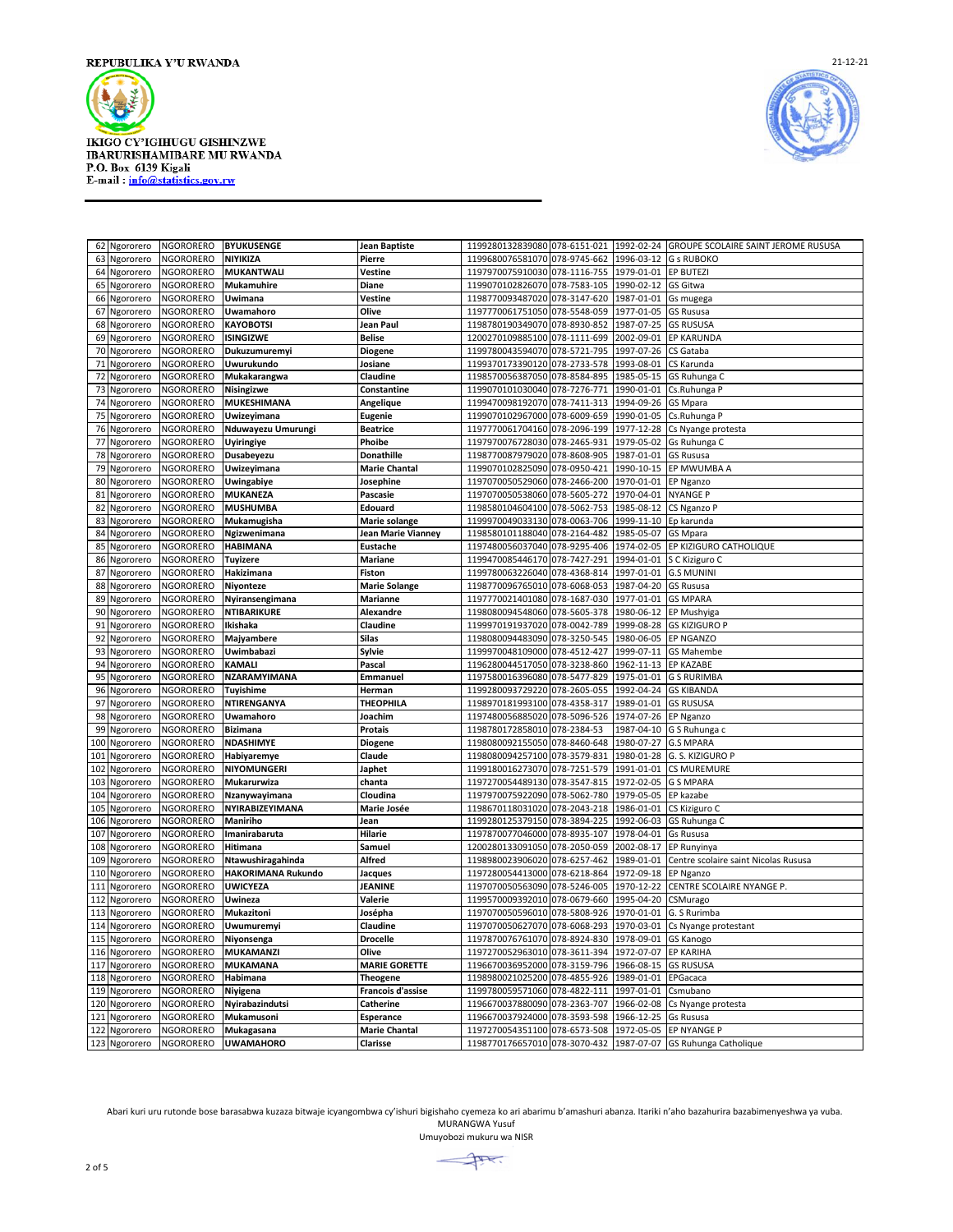



| 124 | Ngororero     | NGORORERO        | Nsengiyumva                  | <b>Emmanuel</b>      | 1197380053659060 078-3235-080                                |              | 1973-04-06           | <b>CS Saint Nicolas</b>           |
|-----|---------------|------------------|------------------------------|----------------------|--------------------------------------------------------------|--------------|----------------------|-----------------------------------|
| 125 | Ngororero     | NGORORERO        | Dukundimana                  | Paul                 | 1199980115418100 078-5773-973                                |              | 1999-08-19           | <b>GS Runayu</b>                  |
| 126 | Ngororero     | NGORORERO        | <b>TUYISENGE</b>             | Jean Pierre          | 1197680057995080 078-5175-411                                |              |                      | 1976-12-29 EP Ruhunga P           |
| 127 | Ngororero     | NGORORERO        | Ayigena                      | Emma                 | 1199770044686040 078-0267-540                                |              |                      | 1997-01-06 Gs Nyarwumba           |
|     | 128 Ngororero | NGORORERO        | Nsengiyumva                  | <b>Theoneste</b>     | 1198480086062040 078-3752-577                                |              |                      | 1984-06-26 CS RUHUNGA P           |
| 129 | Ngororero     | NGORORERO        | Muhawenimana                 | Yvette               | 1199770065486060 078-6999-658                                |              | 1997-01-01           | <b>CS NGANZO</b>                  |
|     | 130 Ngororero | NGORORERO        | <b>MUKASHYAKA</b>            | <b>VALENTINE</b>     | 1198470032872030                                             | 078-8948-922 |                      | 1984-12-13 EP Kiziguro catholique |
| 131 | Ngororero     | <b>NGORORERO</b> | <b>Nyirabahire</b>           | Agnes                | 1198970067930090 078-5720-103                                |              | 1989-06-15           | EP:Butezi                         |
| 132 | Ngororero     | NGORORERO        | Uwiragiye                    | Odette               | 1199670155733010 078-1353-287                                |              | 1996-11-13           | <b>CS Gatovu</b>                  |
| 133 | Ngororero     | NGORORERO        | <b>IKUNDABAYOBIGIRUMWUMI</b> | ODILE                | 1199470050175070 078-7449-477                                |              |                      | 1994-06-04 GS GIKOMBO             |
| 134 | Ngororero     | NGORORERO        | Munyengabire                 | Vedaste              | 1200080072121020                                             | 078-4407-998 | 2000-08-17           | <b>GS BIHANDAGARA</b>             |
| 135 | Ngororero     | <b>NGORORERO</b> | Uwineza                      | <b>Noel</b>          | 1198780073548050                                             | 078-3620-327 |                      | 1987-12-10 Gs Ruhunga Catholic    |
| 136 | Ngororero     | <b>NGORORERO</b> | <b>HABIYAREMYE</b>           | <b>Jean Claude</b>   | 1197480006477090                                             | 078-8748-380 | 1974-10-15           | <b>GS RUHUNGA C</b>               |
| 137 | Ngororero     | <b>NGORORERO</b> | <b>UWIRINGIYIMANA</b>        | Janviere             | 1198670083203000 078-2605-099                                |              | 1986-01-15           | saint nicolas-rususa              |
| 138 | Ngororero     | NGORORERO        | Uwizeyumukiza                | Jacqueline           | 1200170012327070 079-1040-951                                |              | 2001-05-05           | Csc saint Nicolas Rususa          |
| 139 | Ngororero     | NGORORERO        | Uwimana                      | Christine            | 1198070095118040 078-3104-769                                |              | 1980-08-02           | <b>GS RuhungaC</b>                |
|     | 140 Ngororero | NGORORERO        | <b>IMANIZABAYO</b>           | Monique              | 1198670083176090 078-3823-494                                |              | 1986-06-27           | Cs NYANGE P                       |
| 141 | Ngororero     | NGORORERO        | Ingabire                     | <b>Marie Audace</b>  | 1198970022056070 078-7341-988                                |              | 1989-01-01           | <b>GS Rususa</b>                  |
| 142 | Ngororero     | NGORORERO        | <b>KABAGENI</b>              | Martha               | 1199470050142040 078-5001-330                                |              |                      | 1994-05-10 G S KABYINIRO          |
| 143 | Ngororero     | NGORORERO        | Uwimbabazi                   | <b>Marie Louise</b>  | 1199470050114050 078-7473-893                                |              |                      | 1994-05-18 C S Kiziguro c         |
| 144 | Ngororero     | NGORORERO        | Habimana                     | Faustin              | 1196380039842000                                             | 078-3173-649 | 1963-05-25           | <b>EP NYANGE P</b>                |
| 145 | Ngororero     | NGORORERO        | Mutuyimana                   | Anastasie            | 1198170087064020 078-2096-177                                |              | 1981-02-28 EP Cyumba |                                   |
| 146 | Ngororero     | NGORORERO        | <b>NINZIZA</b>               | Jean Claude          | 1199080102809140 078-2983-900                                |              | 1990-04-12           | <b>HINDIRO TVET</b>               |
| 147 | Ngororero     | <b>NGORORERO</b> | Mukavuguziga                 | <b>Belancille</b>    | 1199170088174090                                             | 078-6273-506 | 1991-08-22           | GS Rugarama II                    |
| 148 | Ngororero     | <b>NGORORERO</b> | <b>SIBORUREMA</b>            | <b>Narcisse</b>      | 1198880187640090 078-8812-493                                |              |                      | 1988-01-10 GS RUHUNGA C           |
| 149 | Ngororero     | NGORORERO        | YANKURIJE                    | Josephine            | 1199270088251030                                             | 078-4803-470 | 1992-10-05           | <b>GS HINDIRO</b>                 |
| 150 | Ngororero     | <b>NGORORERO</b> | <b>Uwitonze</b>              | <b>Faustin</b>       | 1197980075961050 078-3688-601                                |              |                      | 1979-02-01 EP NYANGE P            |
| 151 | Ngororero     | NGORORERO        | TUGIRAMUNGU                  | Emmanuel             | 1197980075977060 078-1369-777                                |              | 1979-12-25           | <b>GS KIZIGURO P</b>              |
| 152 | Ngororero     | NGORORERO        | Nyiranzayirwanda             | Claudine             | 1198870190326030 078-9387-013                                |              | 1988-01-01 EP Nganzo |                                   |
| 153 | Ngororero     | NGORORERO        | NYIRANAMBAJIMANA             | Marie                | 1198470035268000 078-3002-017                                |              |                      | 1984-02-18 GS KIZIGURO P          |
| 154 | Ngororero     | NGORORERO        | <b>ABAYO SENGA</b>           | <b>LYDIVINE</b>      | 1200170041257030                                             | 078-2732-525 | 2001-10-11           | <b>CS MURAGO</b>                  |
| 155 | Ngororero     | <b>NGORORERO</b> | Banamwana                    | Protais              | 1198680022651080 078-3240-118                                |              | 1986-05-25           | EP Turamigina                     |
| 156 | Ngororero     | NGORORERO        | BAZIMAZIKI                   | Mathieu              | 1198880190387040                                             | 078-8794-942 | 1988-05-08           | <b>GS MPARA</b>                   |
| 157 | Ngororero     | NGORORERO        | Nyirambabazi                 | Mariesolange         | 1197870023884080 078-8495-190                                |              | 1978-01-01           | Gs kiziguro porotesitant          |
| 158 | Ngororero     | NGORORERO        | <b>DUSENGIMANA</b>           | <b>Pierre Damien</b> | 1198880204833030 078-4223-548                                |              | 1988-07-01           | <b>GS MUGEGA</b>                  |
|     | 159 Ngororero | <b>NGORORERO</b> | Ingabire                     | Josiane              | 1200070003135010                                             | 078-0403-896 | 2000-10-17           | Gs kavumu a                       |
|     | 160 Ngororero | <b>NGORORERO</b> | Dukuzumuremyi                | Elizabeth            | 1200070003584020 078-7276-858                                |              | 2000-08-05           | EP:Butezi                         |
| 161 | Ngororero     | <b>NGORORERO</b> | <b>NYIRIMANA</b>             | <b>SANDRINE</b>      | 1200070004558180                                             | 078-7914-555 | 2000-03-01           | <b>GS RUHUNGA C</b>               |
| 162 | Ngororero     | NGORORERO        | <b>MUKABUTERA</b>            | <b>GAUDENCE</b>      | 1199470202190020 078-0099-778                                |              | 1994-01-01           | Gs kivumu                         |
| 163 | Ngororero     | NGORORERO        | <b>Asifiwe</b>               | Esther               | 1200070218102010 078-2956-480                                |              | 2000-03-27           | Ep Sanzare                        |
| 164 | Ngororero     | NGORORERO        | Iradukunda                   | Joselyne             | 1199170088156170 078-6651-190                                |              |                      | 1991-12-05 Cs.Ruhunga P           |
| 165 | Ngororero     | NGORORERO        | Bitegetsimana                | Patrick              | 1199680159925020 078-7291-046                                |              | 1996-01-05           | Ep Magaba                         |
| 166 | Ngororero     | NGORORERO        | <b>INEZA</b>                 | CHANTAL              | 1198670083173030                                             | 078-9577-178 |                      | 1986-04-13 GS RUHUNGA CATHOLIQUE  |
| 167 | Ngororero     | NGORORERO        | <b>KANKUNDIYE</b>            | Landrada             | 1199170088200200 078-0404-105                                |              | 1991-04-24 G.S MPARA |                                   |
| 168 | Ngororero     | NGORORERO        | Uwimana                      | Vecile               | 1198270112031000                                             | 078-0157-107 | 1982-02-02           | G.S Rurimba                       |
| 169 | Ngororero     | NGORORERO        | Twagirimana                  | Valens               | 1199880145180040 078-6713-612                                |              | 1998-06-18           | GS kamuhoza                       |
| 170 | Ngororero     | NGORORERO        | <b>NZABANDORA</b>            | Vincent              | 1196680037801160 078-5735-730                                |              | 1966-09-08           | <b>EP BUTEZI</b>                  |
| 171 | Ngororero     | <b>NGORORERO</b> | Nzasingizimana               | Patricie             | 1198070093900090                                             | 078-6504-558 | 1980-04-09           | <b>EP Butezi</b>                  |
| 172 | Ngororero     | <b>NGORORERO</b> | Uwamariya                    | Clarisse             | 1199370021916150 078-7777-537                                |              |                      | 1993-07-05 C S Kiziguro c         |
| 173 | Ngororero     | NGORORERO        | <b>KARANGWA</b>              | Eric                 | 1198480109585060                                             | 078-6551-361 | 1984-07-27           | <b>CS CYUMBA</b>                  |
| 174 | Ngororero     | <b>NGORORERO</b> | NYIRANSABIMANA               | Jeannette            | 1199270036614060 078-1151-268                                |              | 1992-04-04           | <b>G S RURIMBA</b>                |
| 175 | Ngororero     | <b>NGORORERO</b> | Mukamageza                   | Venantie             | 1198270132031170 078-8727-051                                |              | 1982-01-01           | <b>GS Munini</b>                  |
| 176 | Ngororero     | <b>NGORORERO</b> | Uwambajimana                 | Deborah              | 1199470217845080 078-4724-377                                |              | 1994-01-01           | <b>GS Mpara</b>                   |
| 177 | Ngororero     | <b>NGORORERO</b> | Mukuzimana                   | Verien               | 1198480109351070 078-2128-051                                |              | 1984-07-17           | <b>GS Rususa</b>                  |
| 178 | Ngororero     | NGORORERO        | Masengesho                   | Jean berchmans       | 1198480107795040                                             | 078-2252-733 |                      | 1984-12-05 Gs kavumu a            |
| 179 | Ngororero     | <b>NGORORERO</b> | Niyonshuti                   | Solange              | 1199670158761070 078-7293-566                                |              | 1996-02-02           | Ep kiziguro cotholique            |
| 180 | Ngororero     | NGORORERO        | Havugimana                   | David                | 1198680096369100                                             | 078-6219-235 | 1986-01-22           | <b>GS Kanogo</b>                  |
| 181 | Ngororero     | NGORORERO        | NYIRAKANANI                  | Josepha              | 1200070073207050 078-5157-269                                |              | 2000-03-25 EP Kivomo |                                   |
| 182 | Ngororero     | NGORORERO        | <b>Barayavuze</b>            | Jean nepomuscene     | 1198480105670150 078-3665-119                                |              |                      | 1984-04-20 CS Kiziguro Catholic   |
| 183 | Ngororero     | NGORORERO        | NIYONDERERA                  | Jovith               | 1198580032121070                                             | 078-3185-309 |                      | 1985-01-01 EP Kiziguro catholique |
|     | 184 Ngororero | <b>NGORORERO</b> | Nzayisenga                   | Honorine             | 1198670078619030 078-5605-704                                |              | 1986-08-12 EP:Butezi |                                   |
|     | 185 Ngororero | <b>NGORORERO</b> | girukwayo                    | marc                 | 1199280193564080 078-7090-140 1992-11-21 nyabihu tvet school |              |                      |                                   |

Abari kuri uru rutonde bose barasabwa kuzaza bitwaje icyangombwa cy'ishuri bigishaho cyemeza ko ari abarimu b'amashuri abanza. Itariki n'aho bazahurira bazabimenyeshwa ya vuba. MURANGWA Yusuf

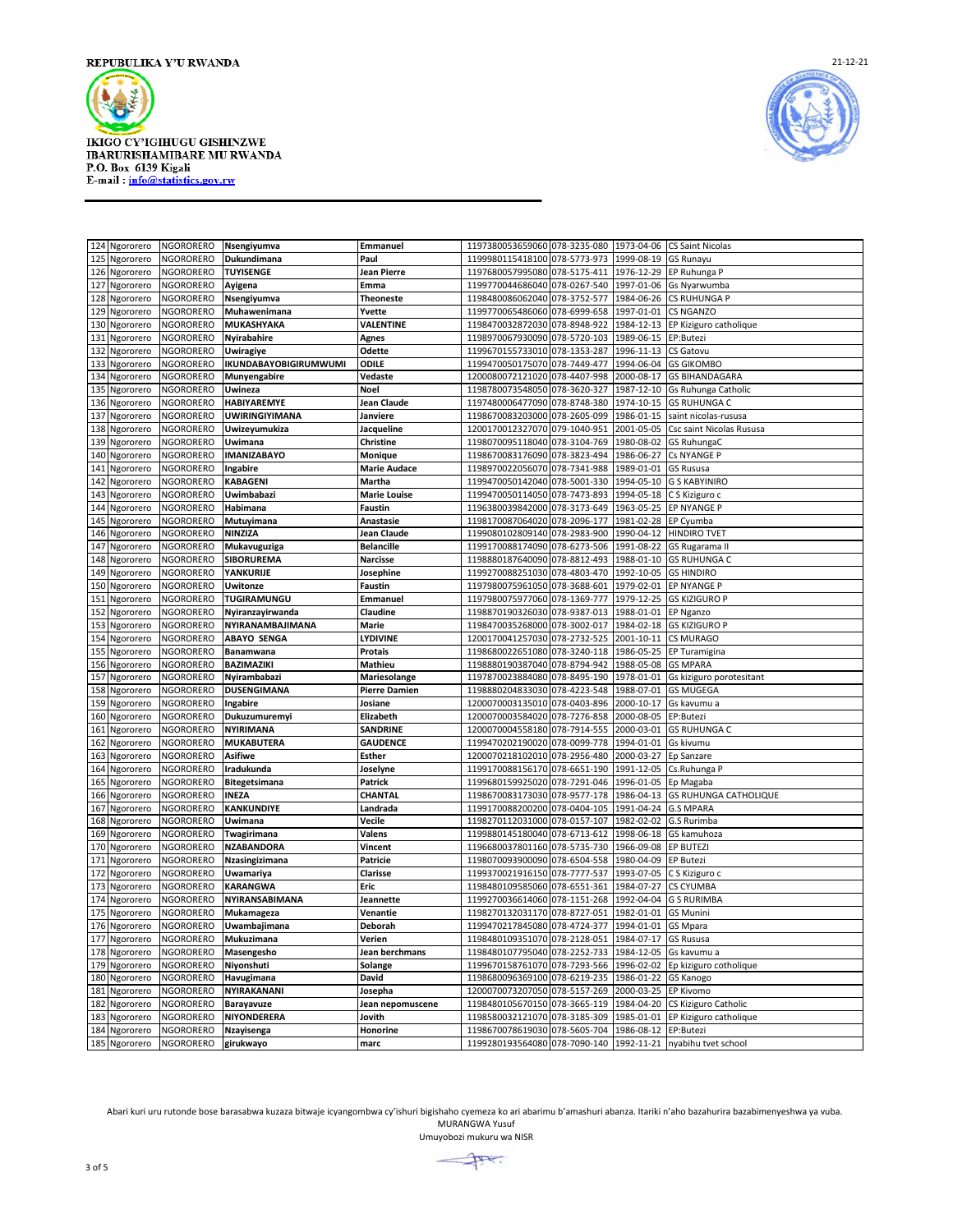



|     | 186 Ngororero | NGORORERO        | <b>NYIRANSHUTI</b>    | Vestine              | 1198870215792070 078-4594-050                     |              | 1988-05-15 EP KINYOVU |                                            |
|-----|---------------|------------------|-----------------------|----------------------|---------------------------------------------------|--------------|-----------------------|--------------------------------------------|
| 187 | Ngororero     | NGORORERO        | <b>MANISHIMWE</b>     | <b>DIEUDONNE</b>     | 1198880187337040 078-4857-358                     |              | 1988-01-01            | EP Kiziguro catholique                     |
| 188 | Ngororero     | <b>NGORORERO</b> | NYIRANGIRINSHUTI      | Julienne             | 1198370070740180 078-1506-546                     |              | 1983-04-24            | <b>CS Kazabe</b>                           |
| 189 | Ngororero     | NGORORERO        | MUTUYEMARIYA          | Clotilde             | 1198070094376080                                  | 078-3876-452 | 1980-03-13            | <b>GS Ruhunga Catholic</b>                 |
|     | 190 Ngororero | NGORORERO        | NYIRANSABIMANA        | Jacqueline           | 1198570100624020 078-3584-934                     |              | 1985-12-25 GS RUSUSA  |                                            |
| 191 | Ngororero     | NGORORERO        | Uwizeyimana           | Valentine            | 1198670104248040                                  | 078-8833-175 | 1986-05-06            | G s kiziguro protestant                    |
| 192 | Ngororero     | NGORORERO        | <b>UWAMARIYA</b>      | Vestine              | 1198070094757050                                  | 078-5527-224 | 1980-01-01            | <b>GS RUHUNGA C</b>                        |
| 193 | Ngororero     | <b>NGORORERO</b> | Nyirarukundo          | Devotha              | 1198070094721060 078-5146-181                     |              | 1980-08-12            | <b>GS RUHUNGA C</b>                        |
| 194 | Ngororero     | <b>NGORORERO</b> | <b>MUKAMANA</b>       | <b>FLORANCE</b>      | 1198070094709080                                  | 078-6408-971 | 1980-05-10            | <b>GS RUSUSA</b>                           |
| 195 | Ngororero     | NGORORERO        | <b>MUJAWAYEZU</b>     | Rosalie              | 1197370053608040 078-3224-937                     |              | 1973-03-03            | <b>GS RUSUSA</b>                           |
| 196 | Ngororero     | NGORORERO        | MUSABYEMUNGU          | Emmanuel             | 1197880074872050                                  | 078-5710-878 | 1978-12-25            | EP Kiziguro Catholic                       |
| 197 | Ngororero     | NGORORERO        | Niyibigena            | Speciosé             | 1197470056959100 078-4531-047                     |              | 1974-07-09            | G.S Rurimba                                |
| 198 | Ngororero     | NGORORERO        | Mukabaziga            | Claudine             | 1198270113518070 078-3535-828                     |              | 1982-03-15            | EP Kiziguro Catholic                       |
| 199 | Ngororero     | NGORORERO        | NIYOMUKIZA            | <b>Florentine</b>    | 1199370093968090 078-3955-304                     |              | 1993-01-01            | <b>EP KAZABE</b>                           |
| 200 | Ngororero     | NGORORERO        | <b>NAMAHORO</b>       | <b>Ernestine</b>     | 1198070094564100 078-6417-143                     |              | 1980-03-06            | <b>GS RUSUSA</b>                           |
| 201 | Ngororero     | NGORORERO        | <b>MUKARUKUNDO</b>    | Jacqueline           | 1198570104920190                                  | 078-5065-252 | 1985-10-05            | GROUPE SCOLAIRE SAINT JEROME RUSUSA        |
| 202 | Ngororero     | NGORORERO        | <b>MUKESHIMANA</b>    | Odette               | 1198070094542050                                  | 078-5130-807 | 1980-07-14            | <b>GROUPE SCOLAIRE SAINT JEROME RUSUSA</b> |
| 203 | Ngororero     | NGORORERO        | NYIRANEZA             | Marianne             | 1198270113803010                                  | 078-6343-126 | 1982-09-06            | EP Nyange P                                |
| 204 | Ngororero     | <b>NGORORERO</b> | <b>Tuyishimire</b>    | <b>Adelphine</b>     | 1199770024013050                                  | 078-3039-652 | 1997-01-01            | G.S Rurimba                                |
| 205 | Ngororero     | <b>NGORORERO</b> | NYIRANSHIMIYIMIYIMANA | <b>MARGARITTE</b>    | 1199170088797060                                  | 078-7468-583 | 1991-08-02            | ECOLE PRIMARY MUSHYIGA                     |
| 206 | Ngororero     | NGORORERO        | Uwimana               | Theophila            | 1198070094470130                                  | 078-1561-649 | 1980-08-05            | <b>CS NGANZO</b>                           |
| 207 | Ngororero     | <b>NGORORERO</b> | Iradukunda            | Methode              | 1200080088870020 079-0437-902                     |              | 2000-06-15            | EP Cyahafi                                 |
| 208 | Ngororero     | NGORORERO        | Uwamariya             | Vestine              | 1198270096097050 078-5769-921                     |              | 1982-04-09            | Cs Turamigina                              |
| 209 | Ngororero     | NGORORERO        | Ngabonzima            | <b>Faustin</b>       | 1197980075927920 078-3102-571                     |              | 1979-04-19            | <b>EP Butezi</b>                           |
| 210 | Ngororero     | NGORORERO        | Hakizimana            | Anastase             | 1196980041911080                                  | 078-3889-375 | 1969-01-01            | GS Ruhunga C                               |
| 211 | Ngororero     | NGORORERO        | NDUWAYEZU             | Jean claude          | 1198680083195070                                  | 078-3120-892 | 1986-07-25            | G.S. RUSUSA                                |
| 212 | Ngororero     | <b>NGORORERO</b> | <b>KONSEYE</b>        | Pacifique            | 1199180087886080 078-7504-670                     |              | 1991-07-10            | <b>GS KIZIGURO P</b>                       |
| 213 | Ngororero     | <b>NGORORERO</b> | UFITINEMA             | <b>SOLANGE</b>       | 1199570209407030                                  | 078-9022-593 | 1995-01-01            | EP Kiziguro catholique                     |
| 214 | Ngororero     | NGORORERO        | <b>MANIRIHO</b>       | Rachel               | 1196070041375080                                  | 078-4371-006 | 1960-01-01            | <b>C.S NGANZO</b>                          |
| 215 | Ngororero     | NGORORERO        | <b>MUSABYEMARIYA</b>  | Hyacinthe            | 1199670079518040                                  | 078-5566-306 | 1996-08-21            | CS Kazabe                                  |
|     | 216 Ngororero | <b>NGORORERO</b> | <b>Niragire</b>       | <b>Francoise</b>     | 1199170159635080                                  | 078-8906-723 | 1991-01-01            | GS rususa                                  |
| 217 | Ngororero     | <b>NGORORERO</b> | <b>HABIMANA</b>       | Ildephonse           | 1198680086085070 078-8858-558                     |              | 1986-05-25            | GS Kanogo                                  |
| 218 | Ngororero     | <b>NGORORERO</b> | Ndererimana           | Jean de Dieu         | 1198980096265040                                  | 078-3448-013 | 1989-12-03            | G.s rususa                                 |
| 219 | Ngororero     | <b>NGORORERO</b> | <b>TUYISHIME</b>      | LEA                  | 1199770038198030 078-2356-857                     |              | 1997-09-07            | EP Kiziguro catholique                     |
| 220 | Ngororero     | NGORORERO        | Nyirandikubwayo       | Louise               | 1199670083390020                                  | 078-5851-925 | 1996-02-01            | Gs kavumu A                                |
| 221 | Ngororero     | NGORORERO        | <b>HABARUREMA</b>     | Jean Baptiste        | 1198880103498140                                  | 078-3999-535 | 1988-06-04            | ECOLE PRIMARY MUSHYIGA                     |
| 222 | Ngororero     | NGORORERO        | <b>HABUMUGISHA</b>    | David                | 1198780097954090 078-8363-393                     |              | 1987-10-20            | C.S Butezi                                 |
| 223 | Ngororero     | <b>NGORORERO</b> | Nzayisenga            | Aimee                | 1199070019624050                                  | 078-2735-656 | 1990-06-16            | <b>EP Nganzo</b>                           |
| 224 | Ngororero     | NGORORERO        | <b>UWAMBAJIMANA</b>   | Jean Claude          | 1198880103835020 078-5762-998                     |              | 1988-02-15            | <b>EP Gitotsi</b>                          |
| 225 | Ngororero     | NGORORERO        | Karanganwa            | Marie claire         | 1198870101671070                                  | 078-2548-664 | 1988-08-25            | <b>Gs Rususa</b>                           |
| 226 | Ngororero     | NGORORERO        | Mukandayisenga        | Jeanne               | 1199870106158010                                  | 078-5792-152 | 1998-12-04            | CS Nyange P                                |
| 227 | Ngororero     | <b>NGORORERO</b> | Ahorushakiye          | Valens               | 1198780100747120 078-2641-917                     |              | 1987-10-01            | <b>G.S KINANIRA</b>                        |
| 228 | Ngororero     | <b>NGORORERO</b> | Habarurema            | <b>Floride</b>       | 1198170028993050                                  | 078-5266-104 | 1981-01-01            | <b>GS Mpara</b>                            |
| 229 | Ngororero     | <b>NGORORERO</b> | <b>KANEZA</b>         | JEAN MARIE VIANNEY   | 1199180087825150                                  | 078-7065-385 | 1991-08-15            | <b>G.S Bwira</b>                           |
| 230 | Ngororero     | NGORORERO        | Rukundo               | Jean Paul            | 1196880003225020                                  | 078-6637-241 | 1968-01-01            | <b>G.S RUSUSA</b>                          |
| 231 | Ngororero     | <b>NGORORERO</b> | Muragijemariya        | Valentine            | 1199870059559080 078-3719-416                     |              | 1998-04-07            | <b>Gs Bwira</b>                            |
| 232 | Ngororero     | NGORORERO        | <b>INGABIRE</b>       | <b>Beatrice</b>      | 1197570056733020                                  | 078-3885-264 | 1975-01-25            | GROUPE SCOLAIRE SAINT JEROME RUSUSA        |
|     | 233 Ngororero | <b>NGORORERO</b> | <b>MUKARUKUNDO</b>    | <b>ESPERANCE</b>     | 1197470056956040                                  | 078-8661-301 | 1974-10-28            | <b>CYUMBA Primary School</b>               |
| 234 | Ngororero     | NGORORERO        | <b>Tuyishime</b>      | Emmanuel             | 1198680104293040                                  | 078-8690-085 | 1986-08-15            | <b>GS Kiziguro P</b>                       |
| 235 | Ngororero     | NGORORERO        | HABYARIMANA           | Marc                 | 1199180087985080                                  | 078-5647-514 | 1991-11-12            | GROUPE SCOLAIRE SAINT JEROME RUSUSA        |
|     | 236 Ngororero | <b>NGORORERO</b> | Rukundo               | Epimaque             | 1198780094892010 078-2164-804                     |              | 1987-01-12            | <b>G.S CYUMBA</b>                          |
| 237 | Ngororero     | <b>NGORORERO</b> | <b>HAKIZIMANA</b>     | <b>ANACLET</b>       | 1197480062285020                                  | 078-8848-723 | 1974-01-01            | <b>GS MPARA</b>                            |
| 238 | Ngororero     | <b>NGORORERO</b> | Bageni                | Yvonne               | 1199670135520100                                  | 078-0210-135 | 1996-04-21            | EP Kagano                                  |
| 239 | Ngororero     | NGORORERO        | Uwamungu              | Penina               | 1199770121062020 079-0999-161                     |              | 1997-02-16            | Gs Buhaza                                  |
| 240 | Ngororero     | NGORORERO        | Yambabariye           | Alphonsine           | 1197670017228040                                  | 078-5096-596 | 1976-10-13            | <b>GS MPARA</b>                            |
| 241 | Ngororero     | <b>NGORORERO</b> | <b>MUKARAMBA</b>      | <b>Marie Therese</b> | 1198370100998060 078-2231-448                     |              | 1981-06-16            | EP Nyange P                                |
| 242 | Ngororero     | NGORORERO        | Musengimana           | Claudine             | 1198370100951000                                  | 078-9821-452 | 1983-01-10            | EP Ruhunga Protestant                      |
|     | 243 Ngororero | NGORORERO        | Mutuyimana            | Janviere             | 1198370100774150 078-3372-654                     |              | 1983-01-25            | EP:Butezi                                  |
| 244 | Ngororero     | NGORORERO        | <b>UWAMAHORO</b>      | <b>GAUDENCE</b>      | 1199170085744090                                  | 078-3665-611 | 1991-07-13            | <b>CS TURAMIGINA</b>                       |
| 245 | Ngororero     | NGORORERO        | NYIRAHABIYAREMYE      | Chantal              | 1198670100351050                                  | 078-0159-661 | 1986-09-25            | <b>G.S MPARA</b>                           |
|     | 246 Ngororero | <b>NGORORERO</b> | <b>MUKAMUHIRE</b>     | Claudette            | 1198270205393040 078-2234-854                     |              | 1982-05-25 G.S Mpara  |                                            |
|     | 247 Ngororero | <b>NGORORERO</b> | Nyiransengiyumva      | Solange              | 1199670142136070 078-9519-368 1996-10-14 EPgitega |              |                       |                                            |

Abari kuri uru rutonde bose barasabwa kuzaza bitwaje icyangombwa cy'ishuri bigishaho cyemeza ko ari abarimu b'amashuri abanza. Itariki n'aho bazahurira bazabimenyeshwa ya vuba. MURANGWA Yusuf